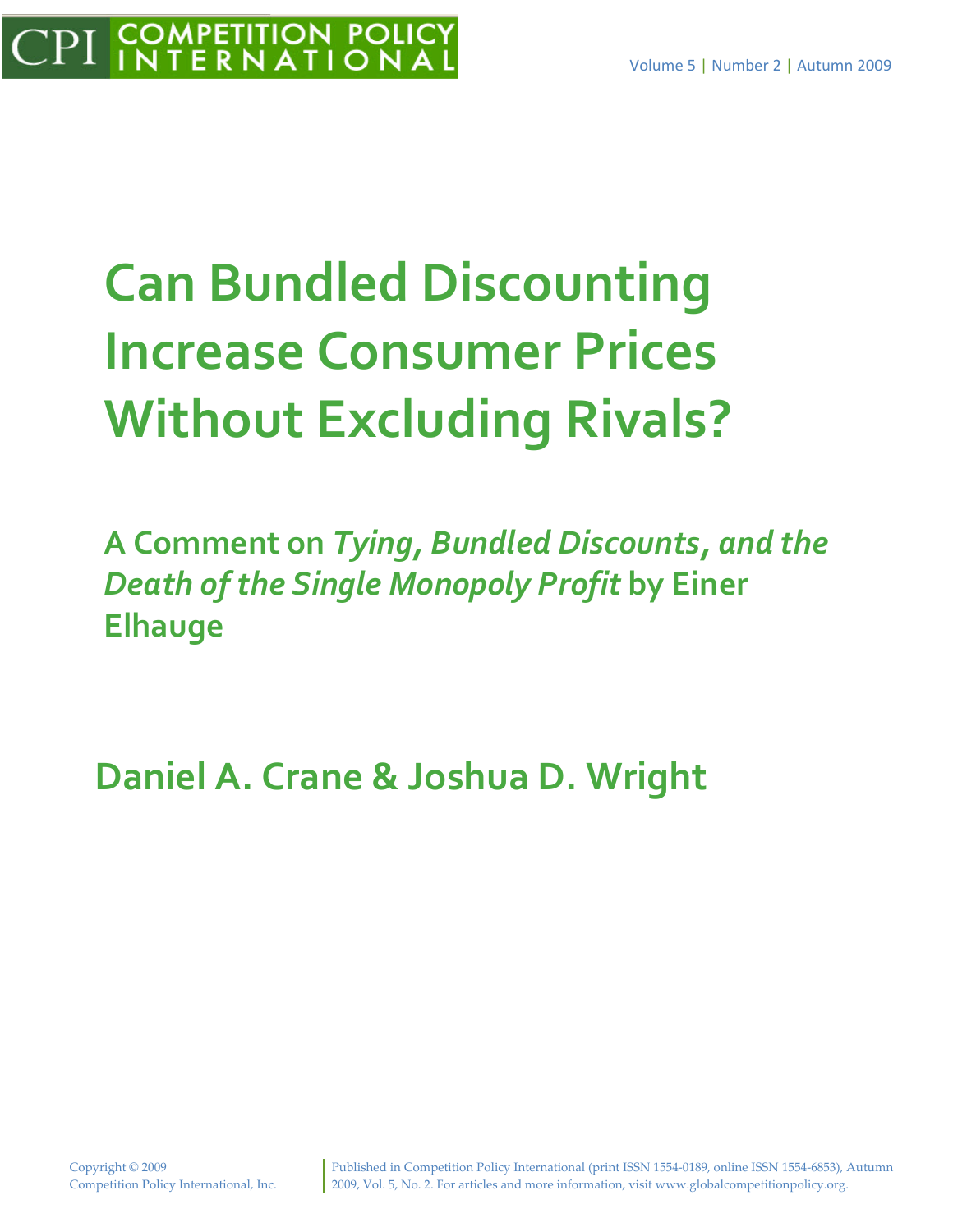## Can Bundled Discounting Increase Consumer Prices Without Excluding Rivals?

### *Daniel A. Crane & Joshua D. Wright\**

#### **I. Introduction**

Since we abhor suspense, we will quickly answer the question our title poses: No. As a general matter, bundled discounting schemes lower prices to consumers unless they are predatory—that is to say, unless they exclude rivals and thereby permit the bundled discounter to price free of competitive restraint. The corollary of this observation is that bundled discounting is generally pro-competitive and pro-consumer and should only be condemned when it is capable of excluding rivals. 1

We pose and answer this question because it is at the heart of Section VI of Professor Elhauge's provocative draft article which is the subject of this symposium. <sup>2</sup> In Section VI, Professor Elhauge argues that bundled discounting can have "power effects" identical to conventional tying arrangements irrespective of any exclusionary effect on rivals as well as that cost/revenue tests for bundled discounting perversely immunize the worst bundled discounting schemes—those that represent the highest non-exclusionary price increases to consumers.

We disagree with Professor Elhauge on these propositions, as we do on many of the earlier arguments in his draft. At a later date, we will offer a fuller response to his arguments and a qualified defense of a "neo-Chicago" perspective on monopoly leverage, price discrimination, and bundled discounting. Qualified, because we do not believe that monopoly leverage is impossible, that price discrimination is always efficiency-enhancing, or that bundled discounts can never exclude competitors or harm consumers. Rather, we believe that if Chicago overstated its case on each of these points, post-Chicago has far overstated its case on

\*Daniel Crane is Professor of Law, University of Michigan and Joshua Wright is Professor, George Mason University School of Law and Department of Economics.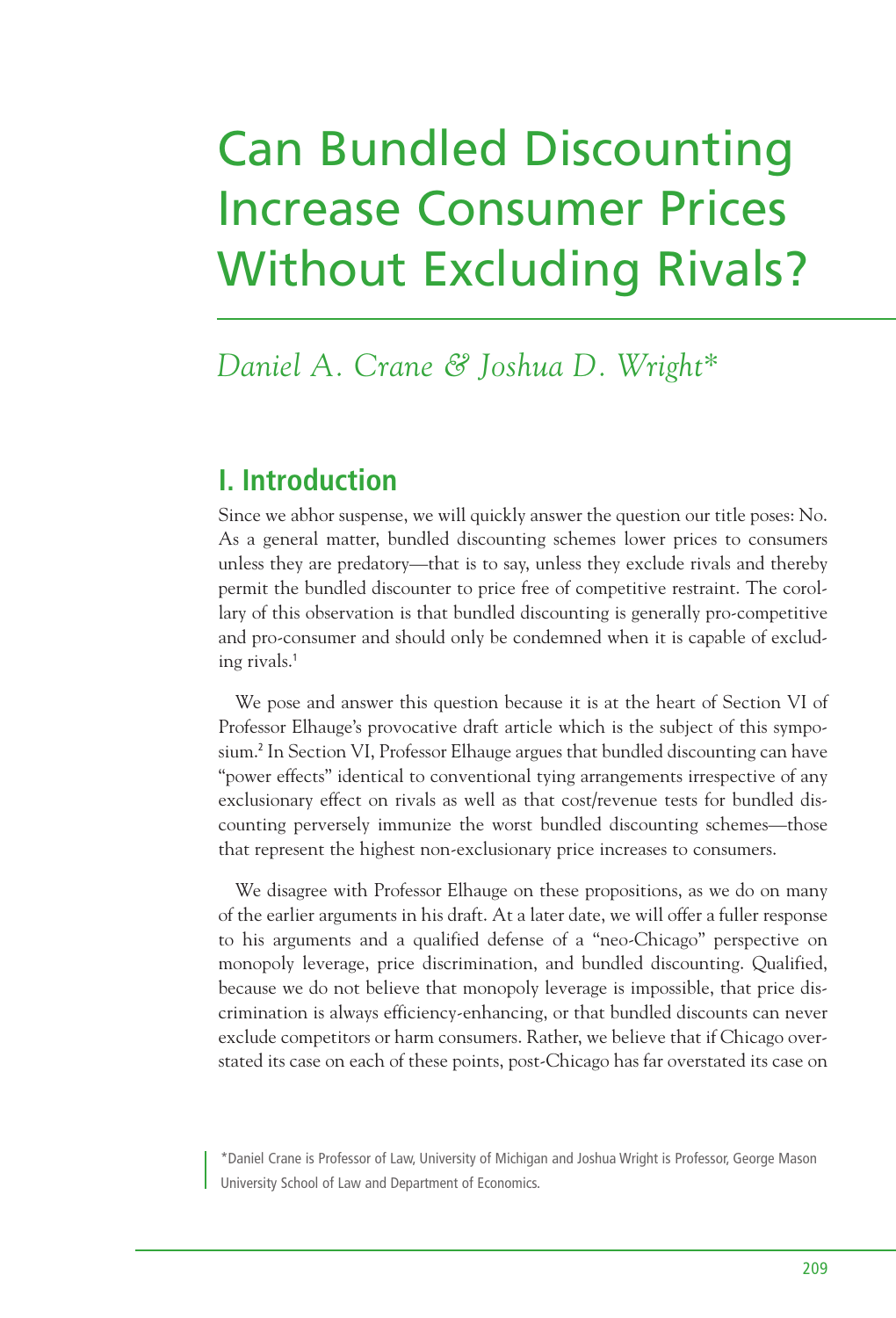each of these points. Indeed, the best available empirical evidence suggests the frequency of instances of bundled discounts and tying arrangements resulting in harm to consumers as compared to those arrangements improving consumer welfare is very low.<sup>3</sup> Particularly, we believe that:

**1.** The conditions necessary for monopoly leveraging through tying are narrow and rarely exhibited in real markets and, thus, we should con-

tinue to be presumptively skeptical about leverage claims. Further, the theoretical analyses of anticompetitive bundling, tying, and bundled discounts contain highly stylized and restrictive assumptions, assume away efficiency benefits of these practices, and have not generated testable hypotheses supported by empirical tests.

**2.** The conditions necessary for price discrimination through tie-ins to be output-reducing are rarely exhibited in real markets. Price discrimination should be thought of as competitively

INDEED, THE BEST AVAILABLE EMPIRICAL EVIDENCE SUGGESTS THE FREQUENCY OF INSTANCES OF BUNDLED DISCOUNTS AND TYING ARRANGEMENTS RESULTING IN HARM TO CONSUMERS AS COMPARED TO THOSE ARRANGEMENTS IMPROVING CONSUMER WELFARE IS VERY LOW.

neutral in static efficiency terms and frequently, but not always, competitively beneficial in dynamic efficiency terms. More precisely, and contrary to Professor Elhauge's analysis, price discrimination's effects on both static total- and static consumer-welfare are generally ambiguous depending on market conditions. When one takes into account the incentives for price discrimination to intensify price competition and dynamic efficiencies such as the incentive to innovate and offer new products, it becomes clear that sound antitrust policy should view price discrimination as a legitimate and normal part of the competi--<br>tive process.<sup>4</sup>

**3.** Bundled discounts only rarely partake of the qualities of tie-ins and they should generally enjoy legal protection unless they are predatory.

For the purposes of this symposium, we tackle only the last of these propositions. In brief, we argue that Elhauge's "power effects" thesis as to bundled discounts rests on a faulty premise—that the monopolist is free to threaten an unlimited price on the monopoly item in the bundle and, consequently, can charge a higher price for the bundle than it could for sales of the goods individually. To the contrary, since a rational monopolist will already have charged the profit-maximizing monopoly price on the monopoly item, its threat to charge a higher price unless the customer accedes to a bundled discount demand is hollow. Execution of such a threat would harm the monopolist, and harm it considerably more than the opposite predatory strategy of cutting prices.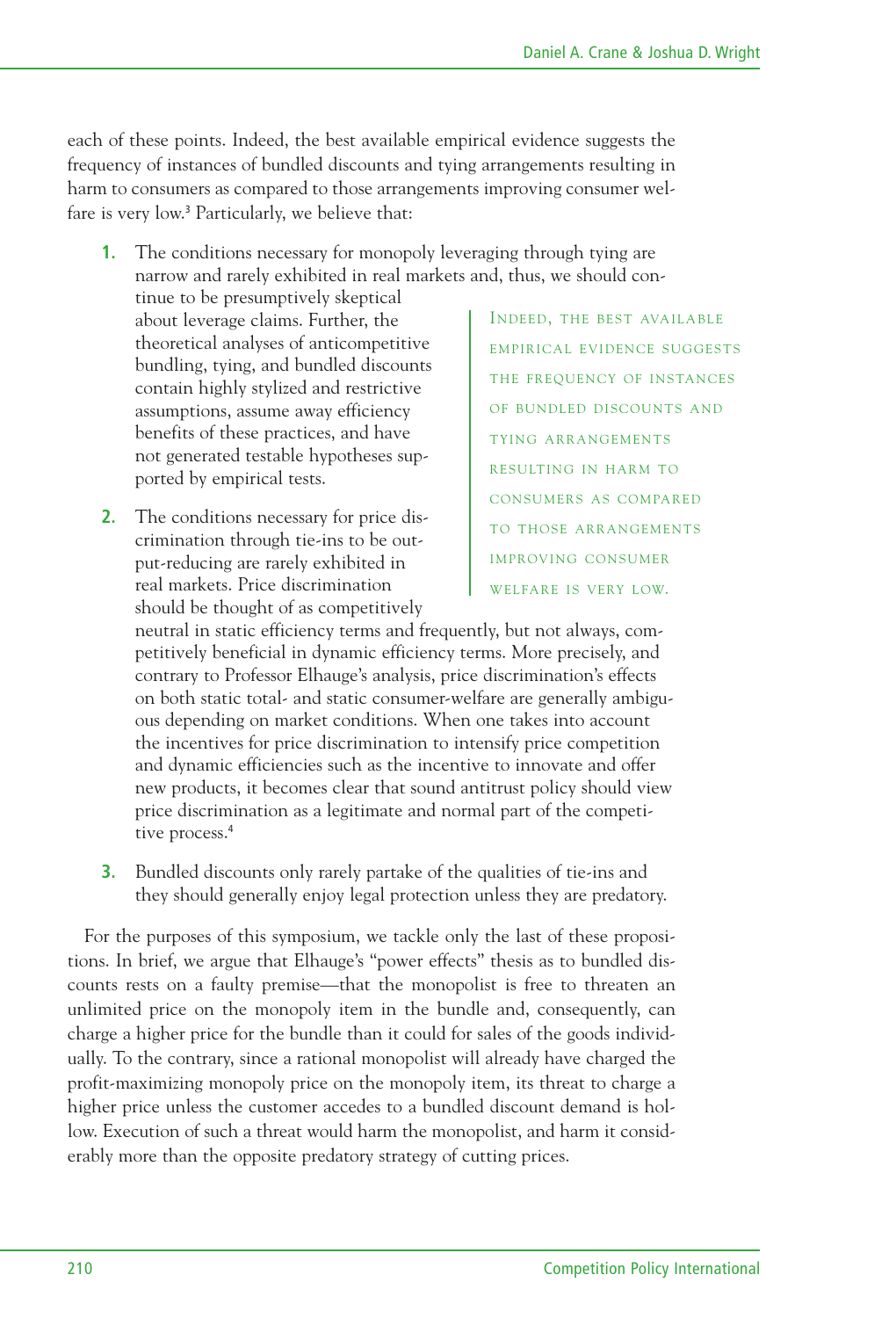While there may be a few examples of such strategies in the real world, we are skeptical that such strategies occur frequently enough to organize legal rules around them. The economics literature and available evidence supports our skepticism. Bundled discounting law should focus on the paradigmatic threat that a bundled discounting package will exclude rivals and thereby increase the defendant's monopoly power.

#### **II. Bundled Discounts as Tie-Ins**

A practice ostensibly related to tying that has received much attention in the last decade is bundled discounting—where the dominant firm offers customers a discount if they choose to purchase a package of goods or services. <sup>5</sup> There is presently a circuit split over how antitrust law should evaluate such discounts. The U.S. Court of Appeals for the Third Circuit treats them as akin to tying or exclusive dealing arrangements. <sup>6</sup> The U.S. Court of Appeals for the Ninth Circuit treats them as akin to predatory pricing, subject to a discount attribution rule.<sup>7</sup>

Bundled discounts differ nominally from tie-ins insofar as they offer the buyer a choice of either buying the competitive or monopoly products. The Supreme Court has suggested that the offering of the option to buy the two goods unbundled defeats a tying claim, even if the two goods are offered jointly at a lower price. <sup>8</sup> Still, courts have sensibly recognized that the seller's offer to sell the goods

HOWEVER, WHEN A SIGNIFICANT NUMBER OF BUYERS CHOOSE TO DISREGARD THE DISCOUNT OFFER AND INSTEAD PURCHASE THE GOODS INDIVIDUALLY, IT IS UNLIKELY THAT THE DISCOUNT OFFER IS COERCIVE.

unbundled could be a sham concealing a de facto tying arrangement if the unbundled price was set so high that it would not be economically rational for any customer to accept it.<sup>9</sup>

However, when a significant number of buyers choose to disregard the discount offer and instead purchase the goods individually, it is unlikely that the discount offer is coercive. The volume of the Areeda-Turner treatise on which

Elhauge was a co-editor suggests, as a rule of thumb, that only "separate sales [falling] below ten percent presumptively indicate a de facto tie."<sup>10</sup> The treatise further suggests that when separate sales are above ten percent, the package discount should not be treated as tying at all and that the defendant should not be required to justify the discount as cost-justified.<sup>11</sup>

In his current draft, Elhauge rejects the Treatise's position and proposes a new test that would treat non-exclusionary bundled discounts as unlawful tie-ins under specified circumstances. Elhauge would condemn as an unlawful tie those bundled discount offers where the defendant has market power over the "linking product," the "unbundled price for the linking product exceeds the but-for level," and the defendant cannot offer an offsetting efficiency justification.<sup>12</sup>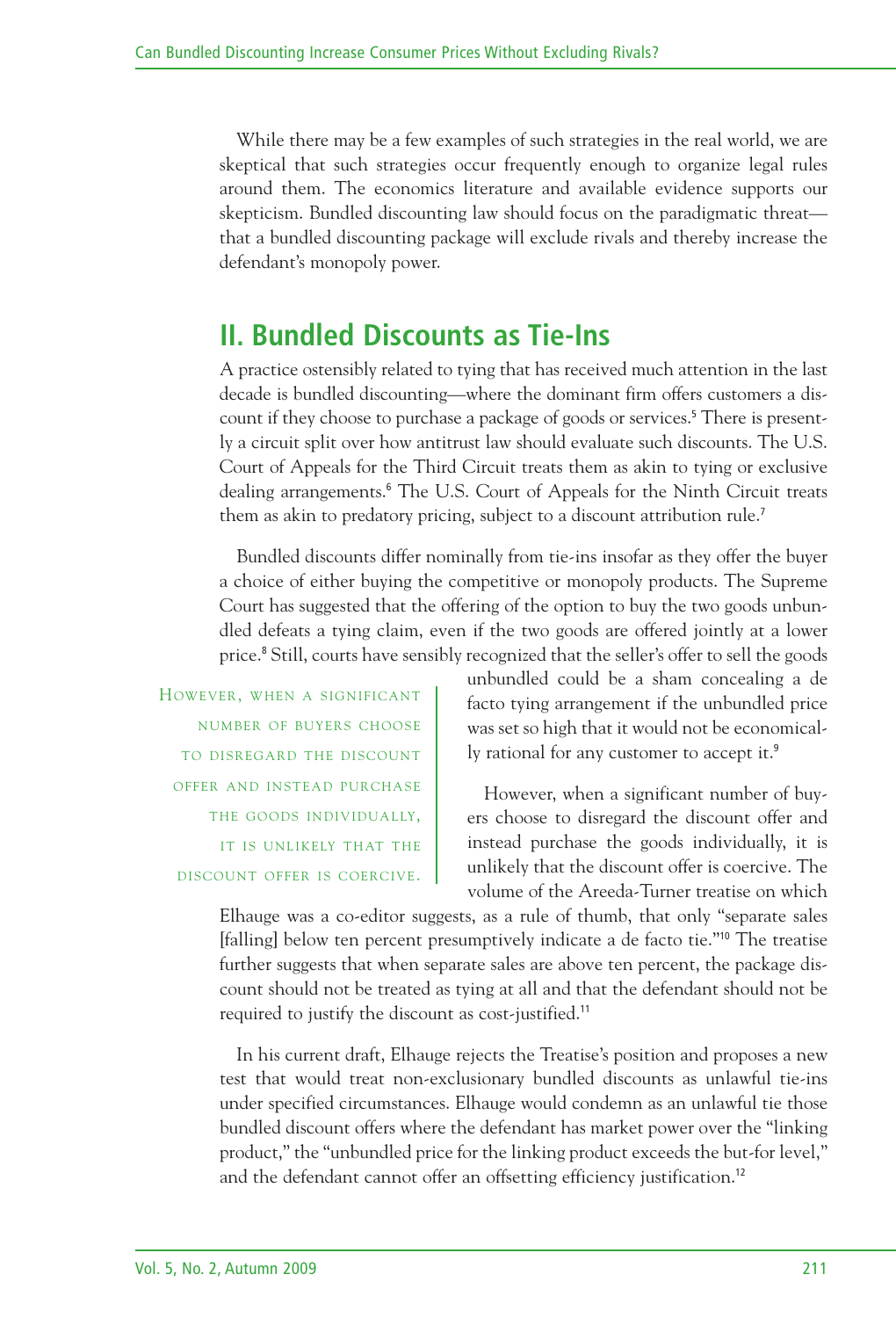As an initial matter, we are very skeptical that identifying the "but-for" price of the linking, *i.e.*, monopoly, product will be feasible in most cases. Elhauge admits the "determining the but-for price can be difficult," but asserts—without citing any examples—that internal business documents or regression analyses will often provide evidence of the but-for price.<sup>13</sup> There are many problems with Elhauge's suggestion.

For one, Elhauge assumes a clean before-and-after story where the defendant used to engage in only single-product pricing and then moved to a bundled discount scheme. In our experience, bundled discounts stories are usually far more

dynamic than that simplistic two-stage analysis, with constantly shifting pricing and discounting structures, product innovation, cost changes, and industry dynamics making it impossible to determine clean before-and-after figures.

Further, the search for the but-for price is bound to run into the difficulty that, as both Elhauge and Chicago School scholars believe, bundled discounts often produce price discriminatory effects. A seller with a monopoly over the

FURTHER, THE SEARCH FOR THE BUT-FOR PRICE IS BOUND TO RUN INTO THE DIFFICULTY THAT, AS BOTH ELHAUGE AND CHICAGO SCHOOL SCHOLARS BELIEVE, BUNDLED DISCOUNTS OFTEN PRODUCE PRICE DISCRIMINATORY EFFECTS.

linking product will often have engaged in some price discrimination even prior to initiating a bundled discount program and will probably do so afterwards. The aggrieved plaintiff may very well be the loser in the shift from a less-efficient to more-efficient price discrimination scheme. From the plaintiff's perspective, the shift may appear to raise prices in the linking product even though average prices fall. It would be anomalous to allow the individual plaintiff's idiosyncratic experience to determine the legality of the discount, but proving the effect on average prices across all buyers may be impossible.

In any event, Elhauge's assumption that dominant firms will be able to increase the linked product price over the but-for price rests on a faulty premise. He asserts that "[b]ecause the defendant is free to set the noncompliant prices at whatever level it wishes, it can set them above the levels that would have prevailed 'but for' the bundling."<sup>14</sup> Thus, Elhauge argues, a package price that nominally offers discounts does not reflect true price reductions at all, but only a concession off a threatened price that is higher than the prices that would have prevailed absent the monopolist's demand for bundling. This assumption frames much of Elhauge's "power effects" arguments about bundled discounts.

The central problem with Elhauge's argument is that the monopolist cannot obtain much leverage by demanding a price above its profit-maximizing monopoly price. Unless the monopolist has been engaging in some form of limit pricing, <sup>15</sup> it has already priced the monopoly product at the level that makes any further price increase unprofitable. Consequently, any threatened price increase on the monopoly product to punish the buyer for failing to purchase the package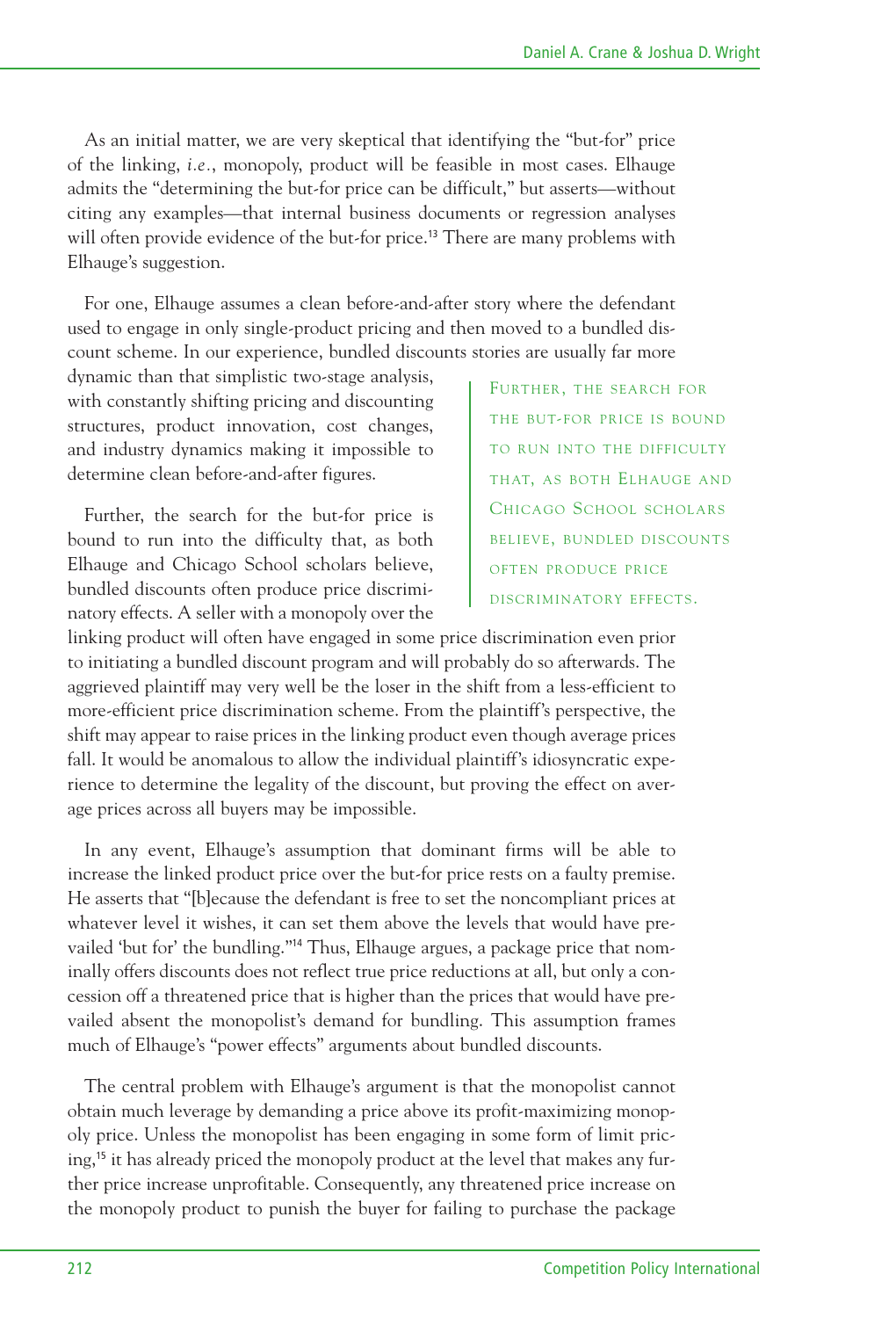would inflict costs on the seller as well as the buyer. The threat to raise the "tying" product's price thus lacks credibility.

Suppose, for example, that the dominant firm enjoys a monopoly over Product A but faces competition for Product B. The profit-maximizing monopoly price for Product A is \$10 and the marginal cost of Product B—which is also the price prevailing in the competitive market—is \$5. The dominant firm would ordinarily sell the AB combination for \$15. Suppose it seeks to leverage its market power from Product A to Product B. Under Elhauge's approach, the dominant firm could obtain a price above \$15 by threatening to increase the price of Product A to, say, \$12 if buyers refused to pay, say, and \$16 for an AB package. But since \$10 was the profit-maximizing monopoly price of A, it would be unprofitable for the dominant firm to raise the price to \$12. At \$12, the dominant firm would face elastic demand and unprofitably lose sales. Hence, the threat to raise price to \$12 would be a hollow one, since it would be as unprofitable for the seller as for the buyer.

One might respond that raising the monopoly price above the profit-maximizing level is simply another form of profit sacrifice that monopolists might utilize to discipline the market. Like below-cost pricing, such unprofitably high pricing might allow the monopolist to exclude rivals or engage in wealth-transferring price discrimination strategies which would, in turn, permit the monopolist to recoup the costs of its unprofitable pricing campaign.<sup>16</sup>

But, if below-cost pricing strategies are risky propositions for the monopolist, above-profit maximizing pricing strategies are even more so. When a predator lowers its price below its cost, it expands output, enlarges its market share, steals customers from its rivals, and often brings new customers into the market. One of the reasons that it is difficult to distinguish predatory pricing from pro-com-

BUT, IF BELOW-COST PRICING STRATEGIES ARE RISKY PROPOSITIONS FOR THE MONOPOLIST, ABOVE-PROFIT MAXIMIZING PRICING STRATEGIES ARE EVEN MORE SO. petitive promotional pricing is that, even in a competitive market, temporary aggressive pricecutting may have long-run benefits for the price-cutter if it is able to build customer loyalty in its expanded share of the market. Also, expanding the dominant firm's market share may boost its status and prestige in the market. Even if the price-cutting is truly predatory in the sense that the dominant firm would not

have undertaken such a strategy unless it expected to be able to recoup its lost profits in a less-competitive market, the enhanced market share and its loyaltybuilding and status-building effects may be silver linings in the event the predatory campaign fails.

Pricing above the profit-maximizing price is just the opposite. The dominant firm must now cede sales to rivals. Those rivals obtain short-run benefits as their own market share expands and may also enjoy the long-run customer loyalty and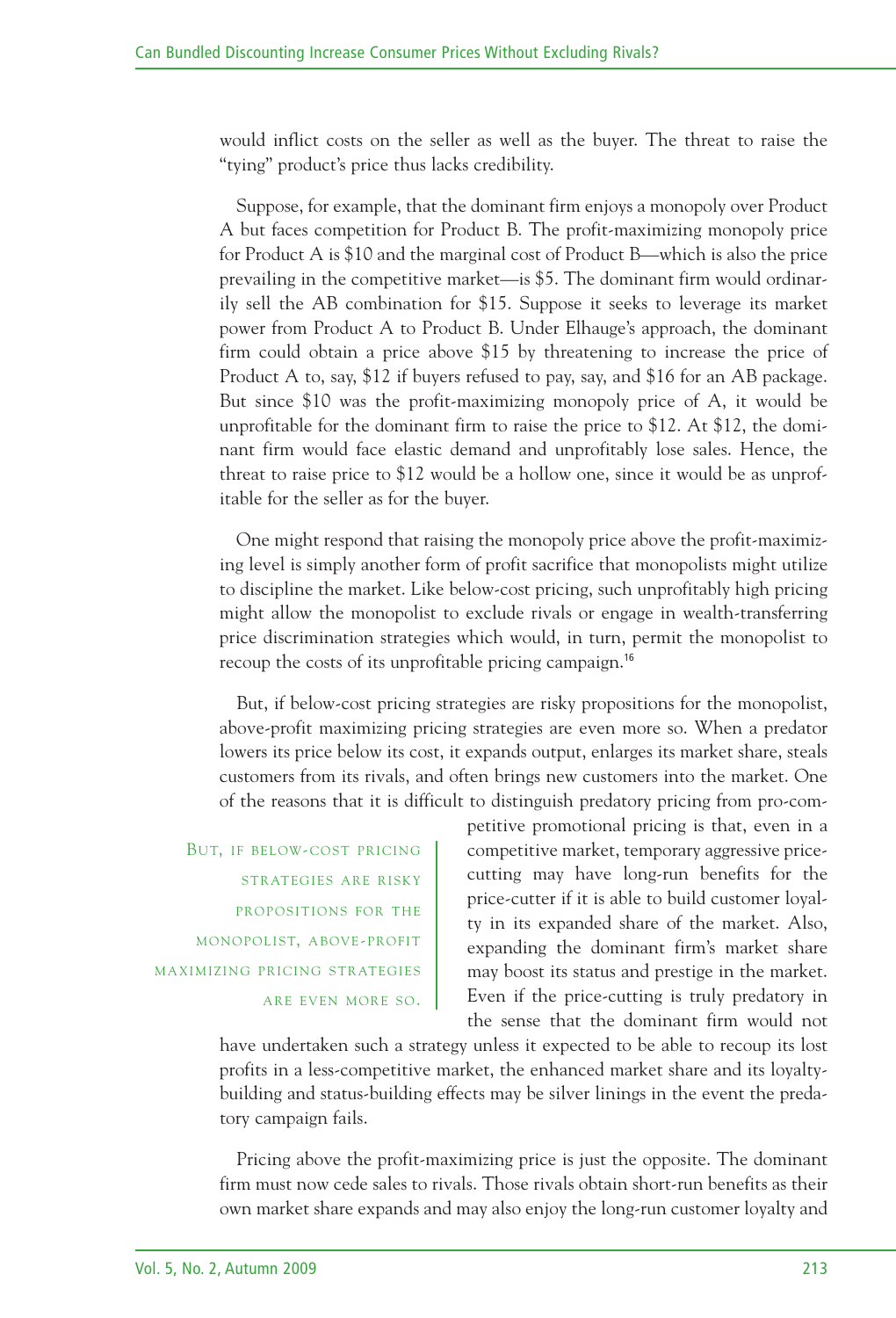prestige enhancements that a predator experiences. Although the supra-monopoly price need only continue long enough to coerce customers to accept the bundle, that may be long enough to shift the market dynamics in favor of rivals. It is unlikely that many firms would frequently run such a risk. If there is one thing that makes sales executives nervous, it is the prospect of their customers experimenting with a rival's product.

We anticipate three objections to this line of argument. First, some may object that the monopolist over Product A does not have to fear diversion of sales to rivals since, by definition, there are no rivals for Product A. But this argument misconceives the nature of competition in two ways. First, a monopoly does not have to mean a 100 percent market share. The dominant firm may very well face some limited competition within the relevant market and those competitors may be positioned to expand production in the event of further price increases by the dominant firm.

There is an even more fundamental economic point. A monopolist's profitmaximizing price occurs in the elastic portion of the demand curve. The reason that any further price increase would be unprofitable is that the marginal customers would begin switching to other products if the defendant increased its price. Hence, by increasing its price above the profit-maximizing level, the defendant would be inviting its customers to divert purchases to adjacent products that were not previously in direct competition with the monopolist's product. In effect, the monopolist's price increase would be encouraging its customers to consider substitutes for the monopolist's product. Most sales managers would not want to run the risk of their customers experimenting with new products and deciding they prefer them to the monopolist's product.

A second line of objection would follow the game theoretic literature on predatory pricing that suggests that dominant firms do not have to incur the

costs of actual predatory pricing if they can obtain a reputation as predators and, hence, deter entry by threatening predation. <sup>17</sup> Perhaps the monopolist could occasionally discipline a customer who rejects its bundled offer by raising the stand-alone monopoly price and thereby obtain a reputation as a punitive seller. As Frank Easterbrook demonstrated several decades ago, there are reasons to be skeptical about reputa-

IF THERE IS ONE THING THAT MAKES SALES EXECUTIVES NERVOUS, IT IS THE PROSPECT OF THEIR CUSTOMERS EXPERIMENTING WITH A RIVAL'S PRODUCT.

tional theories in single-product predation. <sup>18</sup> There are even more reasons to be skeptical of such a theory when the threat is directed at customers rather than rivals. It is one thing to develop a reputation as a punisher of rivals and quite another to develop a reputation as a punisher of customers. Monopolists do not depend on the good will of their rivals, but they do depend on the good will of their customers.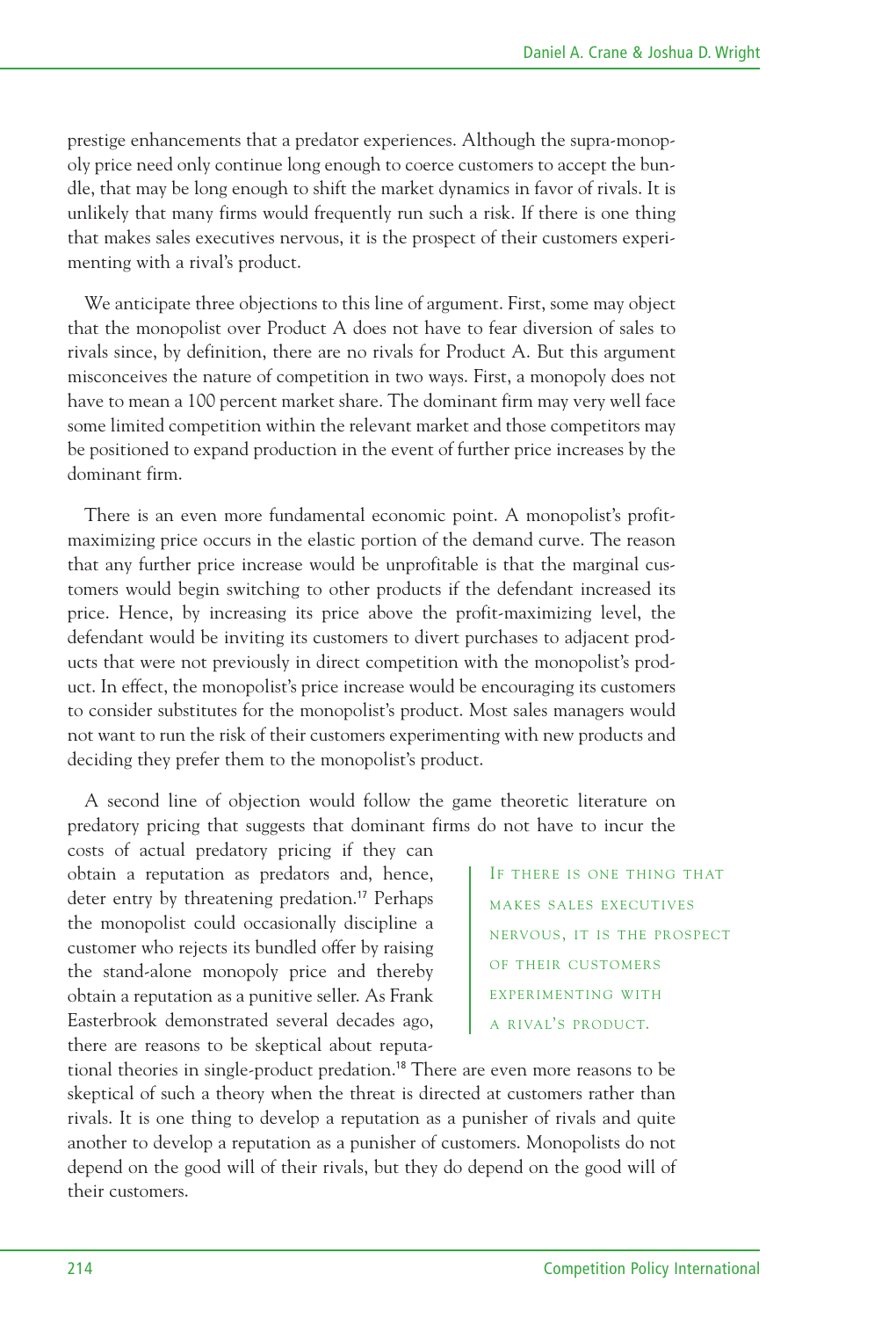Finally, one might object that dominant firms can threaten a supra-monopoly price because the customers will not know that it will harm the monopolist. However, informational asymmetries between the buyer and seller are unlikely to allow the seller to bluff the buyer into believing the threat. The buyer has as much information as the seller about its demand elasticity. The buyer knows that at the threatened higher price point it will simply begin substituting other prod-

POST-CHICAGO HAS NOT YET MADE THE CASE THAT SUPRA-MONOPOLY PRICING THREATS ARE A REALISTIC OR FREQUENT OCCURRENCE.

ucts and that the seller will therefore experience pain as well if it follows through on its threat. The buyer thus has a strong counterthreat to the seller's threat.

We do not claim that a monopolist could never coerce customers to accept a bundle by threatening a supra-monopoly price on the

tying product. We are simply skeptical that this would happen often enough to craft legal rules designed to prevent it. In the push-and-pull between Chicago and post-Chicago theories, the issue again comes down to evidence. <sup>19</sup> Post-Chicago has not yet made the case that supra-monopoly pricing threats are a realistic or frequent occurrence.

#### **III. Bundled Discounts as True Discounts**

In order to be considered a tying arrangement, bundled discounts would have to coerce buyers to forego their preferred buying patterns. <sup>20</sup> If such disguised tying occurs, it is surely in a small percentage of all bundled discounting cases. Bundled discounting is pervasive across competitive markets where market power is not conceivably present and where the practice therefore cannot be coercive. Further, bundled discounts that represent the transmission of savings from economies of scale or scope—which is often the case—are not coercive even in imperfectly competitive markets. Elhauge would permit a cost-justification defense akin to that allowed for commodity price discrimination under the Robinson-Patman Act. 21

While such justifications should clearly be allowed if bundled discounts are held to be potentially anticompetitive, the post-Chicago School's focus on the buyer's motivations and justifications for bundled discounting schemes often misses the mark. For, in many cases, the buyer rather than the seller initiates the bundled discount scheme, or the buyer and the seller are equally in favor of the contract's bundled pricing structure.

Why would a buyer enter into a contract that made its favorable pricing options contingent upon minimum purchase volumes across multiple product lines? The answer is that the buyer may leverage its buying power across multiple product lines in order to obtain more favorable pricing. Hence, contrary to post-Chicago assertions that bundled discounting is not a true price reduction,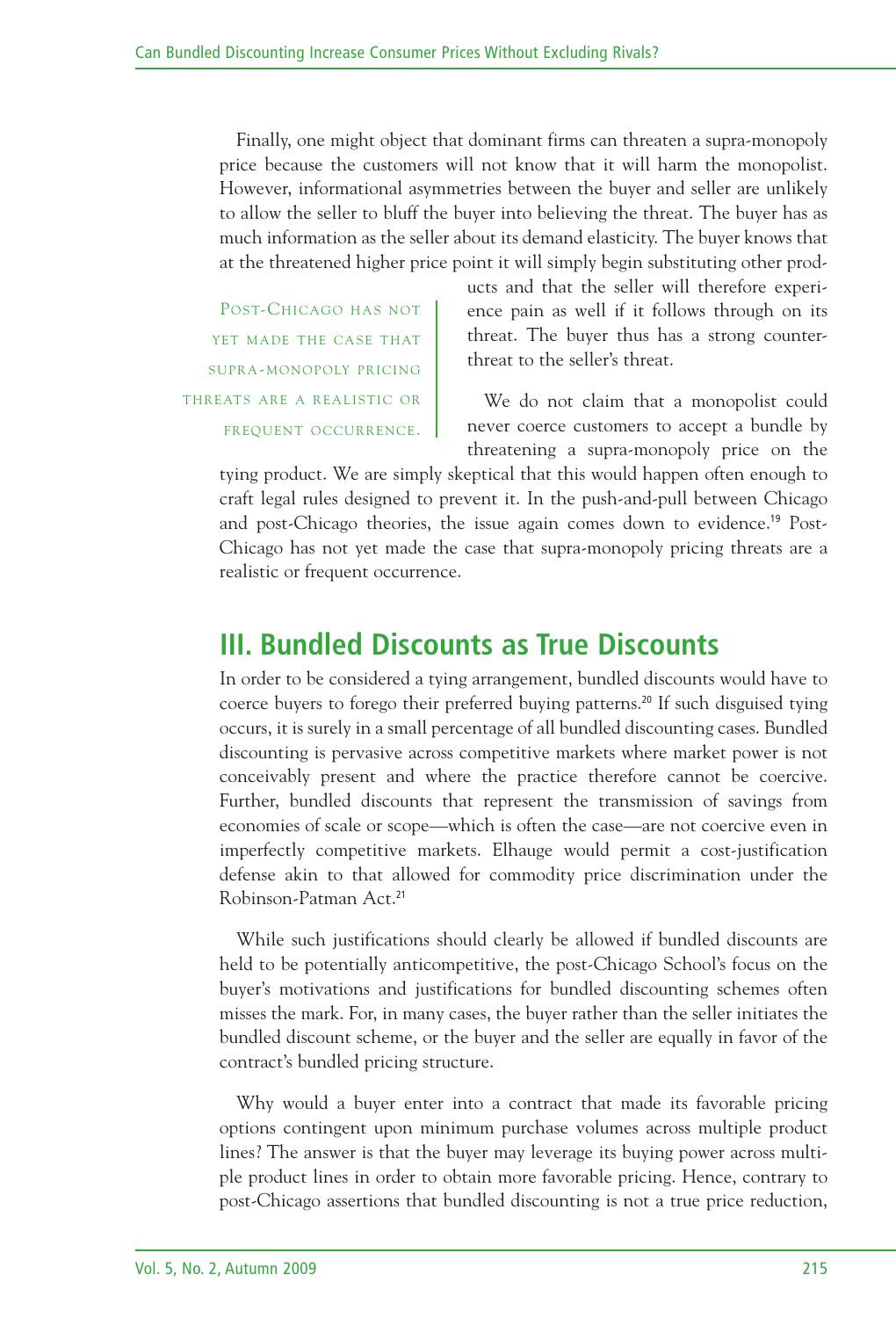buyer-initiated bundled discounting is often an essential feature in a buyer's strategy to lower procurement costs.

The formal analysis of buyer-initiated bundled discounting follows Klein & Murphy's analysis of retailer-initiated exclusive shelf-space contracts. <sup>22</sup> In Klein & Murphy's model, firms compete for preferred distribution from retailers relative to rival products. The preferred method of distribution often involves retailer exclusivity- or partial exclusivity-commitments in exchange for compensation from manufacturers, such as wholesale price discounts, slotting fees, or even cash payments.<sup>23</sup>

There are two fundamental economic questions raised by this form of competition. The first is whether there is a pro-competitive explanation for the purchase of preferred distribution or exclusivity. <sup>24</sup> The second is whether payment in the form of a discount, in this case a bundled discount, is efficient.<sup>25</sup> We focus on the first question here.<sup>26</sup> The retailers are able to obtain lower prices (or the equivalent) from manufacturers because, by committing that all of their customers will purchase a single brand within the relevant product category (spices, for example), the retailer elasticizes the demand facing the manufacturer.<sup>27</sup> The retailer essentially acts as its customers' bargaining agent, committing the customers to buy in a block instead of picking based on brand preference at the point of sale.<sup>28</sup> Customers lose variety but obtain lower prices.<sup>29</sup>

A similar analysis applies to buyer offers to purchase minimum volumes of a product from a diversified seller across the seller's various product lines. In a costfree world, the buyer would prefer to pick and choose its brands on a product-byproduct basis. However, the buyer might also prefer a price reduction to the option to maintain brand variety. By combining multiple products into a single package purchase, the buyer can credibly signal to the seller that it is foregoing its product variety preferences in exchange for a lower price. By jettisoning its individual variety preferences (or, to disaggregate the buyer, the variety prefer-

ences of the purchasing of separate product purchasers within a large organization), the buyer effectively elasticizes the demand facing the seller and can thereby drive the price lower.

Unlike Elhauge's model of threatened supramonopoly prices, there are abundant real-world examples of buyers pursuing bundled discounting schemes. Consider, for example, the federal

UNLIKE ELHAUGE'S MODEL OF THREATENED SUPRA-MONOPOLY PRICES, THERE ARE ABUNDANT REAL-WORLD EXAMPLES OF BUYERS PURSUING BUNDLED DISCOUNTING SCHEMES.

government's procurement guidelines on bundling. The guidelines contemplate that federal government buyers may consider making solicitations for bundled contracts in order to lower the price of the acquired goods or services. <sup>30</sup> The guidelines recognize that bundling may have adverse effects on small businesses and therefore requires a finding that the bundling would have "measurably substantial benefits."<sup>31</sup> These include "cost savings or price reductions," "quality improvements that will save time or improve or enhance performance or effi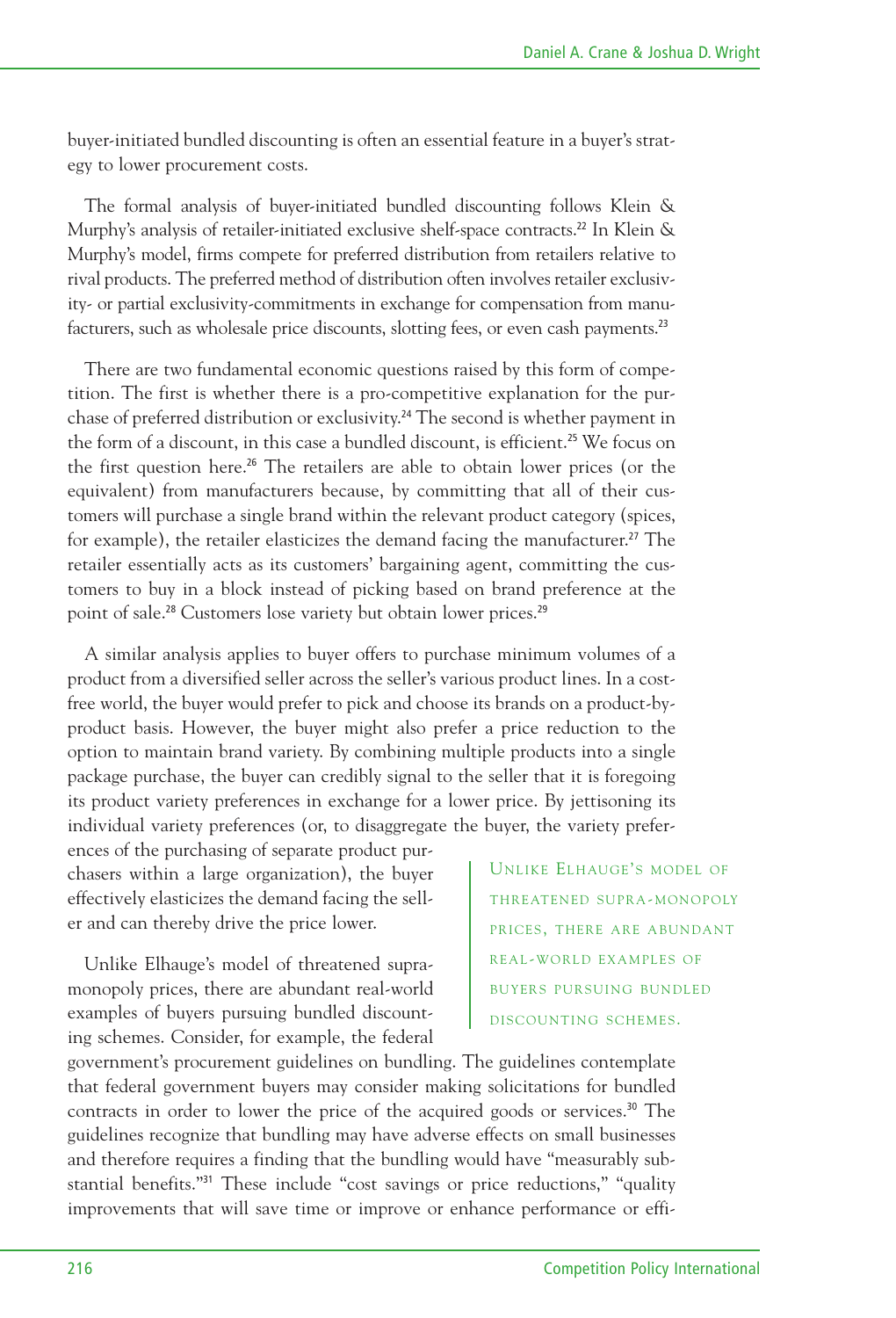ciency," "reduction in acquisition cycle times," "better terms and conditions," and "any other benefits."<sup>32</sup> These "measurably substantial benefits" must generally equal 10 percent of the estimated contract value for contracts worth \$75 million or less and at least 5 percent or \$7.5 million (whichever is greater) for contracts worth more than \$75 million. <sup>33</sup> In sum, the federal government's procurement guidelines call for federal buyers to solicit substantial discounts for entering into bundled contracts.

Similarly, medical supply Group Purchasing Organizations ("GPOs") and Pharmacy Benefit Managers ("PBMs") employ bundled discount strategies to drive prices lower on behalf of their constituencies (usually hospitals and insurance companies). <sup>34</sup> Elhauge's argument that "[b]uyers face a collective action problem that requires a collective action solution through antitrust law"<sup>35</sup> misses the point that GPOs, PBMs, and other buyer cooperatives that strategically employ bundled discounts are organized precisely in order to solve a collective action problem. By collectively committing to trade variety for lower prices, the purchasing organization prevents the seller from exploiting the individual members' variety preferences to obtain higher prices.

While the previous examples have generally focused on power buyers, a significant implication of Klein & Murphy's model is that the buyer's ability to elasticize the demand facing the seller and hence obtain lower prices does not depend on the buyer having monopsonistic power. <sup>36</sup> Hence, even relatively powerless buyers facing relatively powerful sellers may have the ability to bargain for lower prices by committing to purchasing multiple products. Far from being a sellerside power tool, bundled discounting may be a buyer-side power tool.

We do not claim that customer-initiated bundled discount schemes are uniformly beneficial to end consumers. Customer-initiated exclusive dealing may be of greater concern when the customer resells the product downstream and is thus capable of passing on any overcharge imposed by the seller. <sup>37</sup> Some intermediate buyers may tolerate bundled discounts that increase their own profitability even if the long-run effects of such discounts are to exclude competitors and thereby increase prices to end consumers. But that only means that the proper focus on bundled discount law should remain exclusion of rivals. While bundled discounts are not often exclusionary.<sup>38</sup> the possibility that they are disguised predatory discounts—not that they are disguised price increases—should be the focus of the antitrust inquiry.

#### **IV. Conclusion**

Professor Elhauge has written a thoughtful and important article that challenges the consensus that seemed to be emerging around a discount attribution test for bundled discounts. Nonetheless, his creative arguments rest on flawed assumptions. Bundled discounts generally benefit consumers and only harm them in the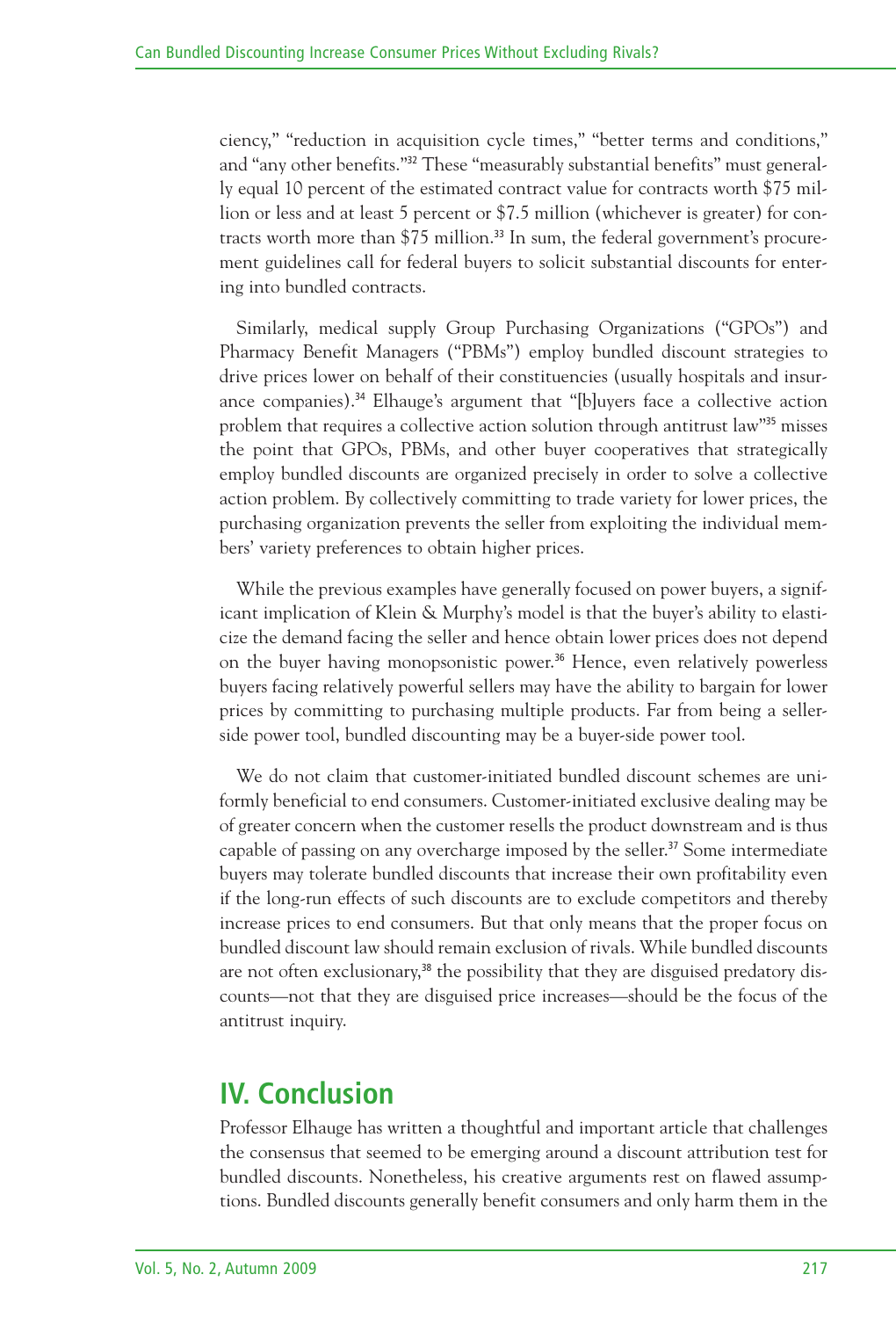narrow set of circumstances where they exclude rivals. "Power effects" should not be a concern of bundled discounting law. In future work, we will address other aspects of his paper.

- 1 Whether those rivals should be "equally efficient" to the defendant is a topic that we do not address in this symposium essay because it is not necessary to the narrower topic on which we focus.
- 2 Einer Elhauge, *Tying, Bundled Discounts, and the Death of the Single Monopoly Profit Theory*, Discussion Paper No. 629, forthcoming 123 HARV. L. REV. (Dec. 2009), *available at* http://www.law. harvard.edu/programs/olin\_center/.
- 3 *See generally* Bruce H. Kobayashi, *Does Economics Provide A Reliable Guide to Regulating Commodity Bundling By Firms? A Survey of the Economic Literature*, 1(4) J. COMPETITION L. ECON. 707 (2005); David S. Evans & Michael Salinger, *Why Do Firms Bundle and Tie? Evidence from Competitive Markets and Implications for Tying Law*, 22 YALE J. REG. (2005).
- 4 *See* Joshua D. Wright, *Missed Opportunities in Independent Ink*, 5 CATO SUP. CT. REV. 333, 348-356 (2006) (discussing relationship between price discrimination and welfare measures). We leave for later analysis our objection to Professor Elhauge's claim that antitrust law has committed to a course that would require it to micromanage markets to identify and sanction instances of tying, bundling, and bundled discounts that reduce static consumer welfare. We believe such a policy would be counterproductive for consumers, unadministrable, and run afoul of antitrust law's tolerance of simple monopoly pricing (which obviously reduces static welfare), and would be inconsistent with the Supreme Court's antitrust jurisprudence.
- 5 The literature includes PHILIP AREEDA & HERBERT HOVENKAMP, IIIA ANTITRUST LAW 1749 (2008); Daniel A. Crane, *Mixed Bundling, Profit Sacrifice, and Consumer Welfare*, 55 EMORY L. J. 423 (2006); Herbert Hovenkamp, *Discounts and Exclusion*, 200 UTAH L. REV. 841; Thomas A. Lambert, *Evaluating Bundled Discounts*, 89 MINN. L REV. 1688 (2005); Kobayashi, *supra* note 3.
- 6 LePage's Inc. v. 3M, 324 F.3d 141 (3d Cir. 2003) (en banc).
- 7 Cascade Health Solutions v. Peachealth, 515 F.3d 883 (2008).
- 8 Northern Pac. Ry. Co. v. U.S., 356 U.S. 1, (1958) ("Of course where the buyer is free to take either product by itself there is no tying problem even though the seller may also offer the two items as a unit at a single price.").
- 9 Ortho Diagnostic Sys., Inc. v. Abbott Labs., Inc., 920 F. Supp. 455, 471 (S.D.N.Y. 1996).
- 10 PHILLIP E. AREEDA, HERBERT HOVENKAMP, & EINER ELHAUGE, ANTITRUST LAW: AN ANALYSIS OF ANTITRUST PRINCIPLES AND THEIR APPLICATION, ¶ 1758b, at 181 (1996).
- 11 *Id*. at 348.
- 12 Elhauge, *supra* note 2 at 59, 79.
- 13 *Id*. at 79.
- 14 Elhauge, *supra* note 2 at 57.
- 15 *See generally* Paul Milgrom & John Roberts, *Limit Pricing and Entry Under Incomplete Information: An Equilibrium Analysis*, 50 ECONOMETRICA 443 (1982).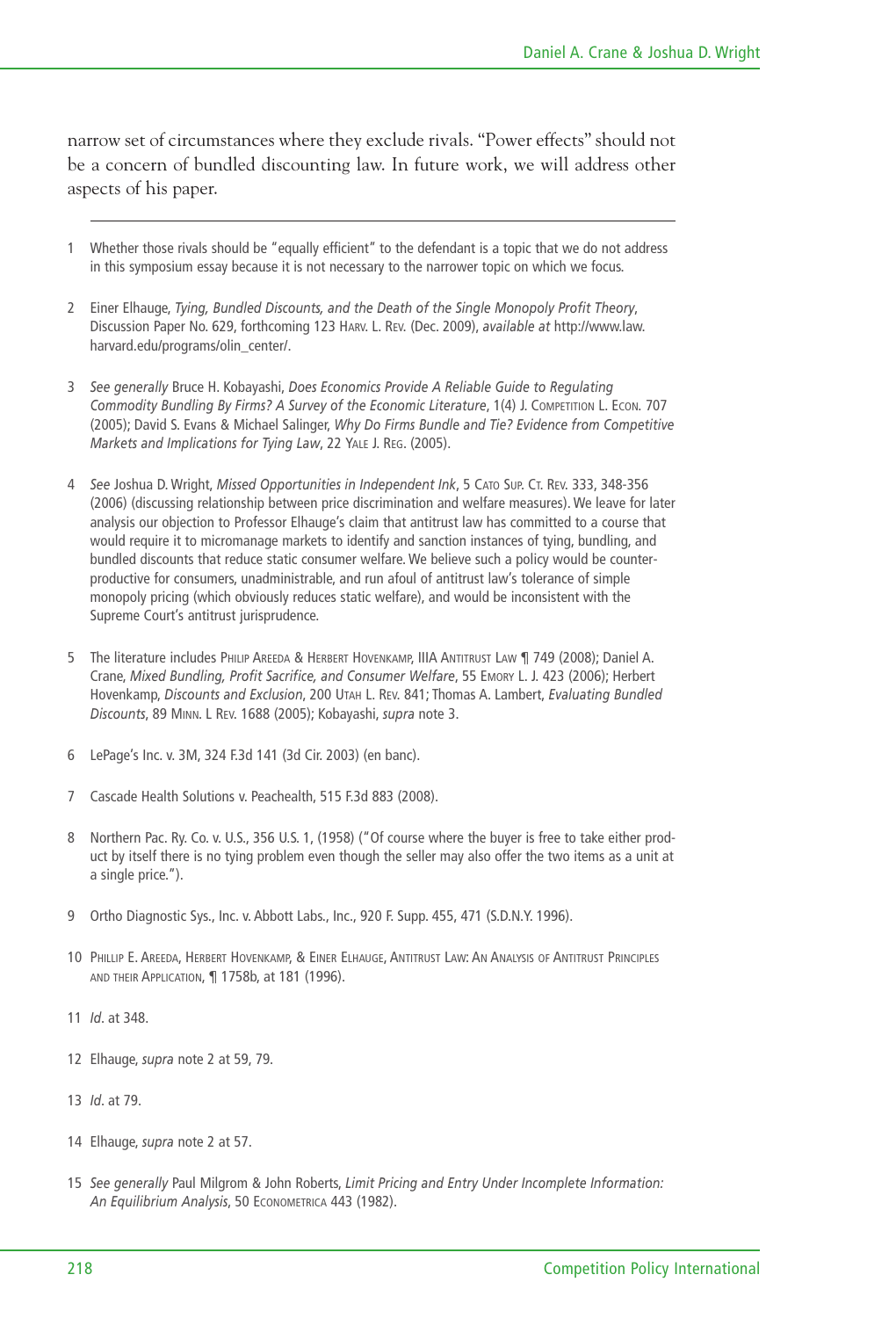- 16 *See*, *e.g.*, Brooke Group Ltd. v. Brown & Williamson Tobacco Corp., 509 U.S. 209 (1993) (requiring predatory pricing plaintiff to prove that defendant's predation created a dangerous probability that defendant would be able to recoup the costs of predation at a later time).
- 17 *See generally* Patrick Bolton, Joseph F. Brodley, & Michael H. Riordan, *Predatory Pricing: Strategic Theory and Legal Policy*, 88 GEO. L. J. 2239, 2301-03 (2000).
- 18 Frank H. Easterbrook, *Predatory Strategies and Counterstrategies*, 48 U. CHI. L. REV. 264,282-88 (1981).
- 19 *See* Daniel A. Crane, *Chicago, Post-Chicago and Neo-Chicago*, 75 U. CHI. L. REV. \_\_\_ (2009) (forthcoming); Joshua D. Wright, *Overshot the Mark? A Simple Explanation of the Chicago School's Influence on Antitrust*, 5(1) COMPETITION POL'Y INT'L (2009).
- 20 *See* Jefferson Parish Hosp. Dist. No. 2 v. Hyde, 466 U.S. 2, 12 (1984) ("Our cases have concluded that the essential characteristic of an invalid tying arrangement lies in the seller's exploitation of its control over the tying product to force the buyer into the purchase of a tied product that the buyer either did not want at all, or might have preferred to purchase elsewhere on different terms.")
- 21 Elhauge, *supra* note 2 at 79-80.
- 22 Benjamin Klein & Kevin M. Murphy, *Exclusive Dealing Intensifies Competition for Distribution*, 25 ANTITRUST L. J. 433 (2008).
- 23 *Id*. at 433-34. *See also* Benjamin Klein & Joshua D. Wright, *The Economics of Slotting Contracts*, 50 J. L. & ECON. 421 (2005).
- 24 Klein & Wright, *Id*.
- 25 Benjamin Klein, *Bundled Discounts as Competition for Distribution*, GLOBAL COMPETITION POL'Y (June 2008). *See also* Joshua D. Wright, *Antitrust Law and Competition for Distribution*, 23 YALE J. REG. 169 (2006) (analyzing bundled discounts as a form of competition for distribution).
- 26 One reason it may be efficient to purchase exclusive or preferred distribution in the form of a discount on the "monopoly" product is that the seller earns a higher margin on that product than the competitive product. Thus, preferred distribution for the competitive product can be purchased more efficiently by discounting the monopoly product, increasing the manufacturer's profit, and improving consumer welfare. *See* Barry Nalebuff, *Bundling as an Entry Barrier*, 119 Q.J. ECON. 159 (2004).
- 27 *Id*. at 444.
- 28 *Id.*
- 29 *Id.*
- 30 General Services Administration Acquisition Manual Appendix 519(f) (2004), *available at* http:// www.acqnet.gov/GSAM/current/pdf/GSAM.pdf. ("Bundling means consolidating 2 or more procurement requirements for goods or services previously provided or performed under separate contracts into a solicitation of offers for a single contract . . .").
- 31 *Id.*
- 32 *Id*.